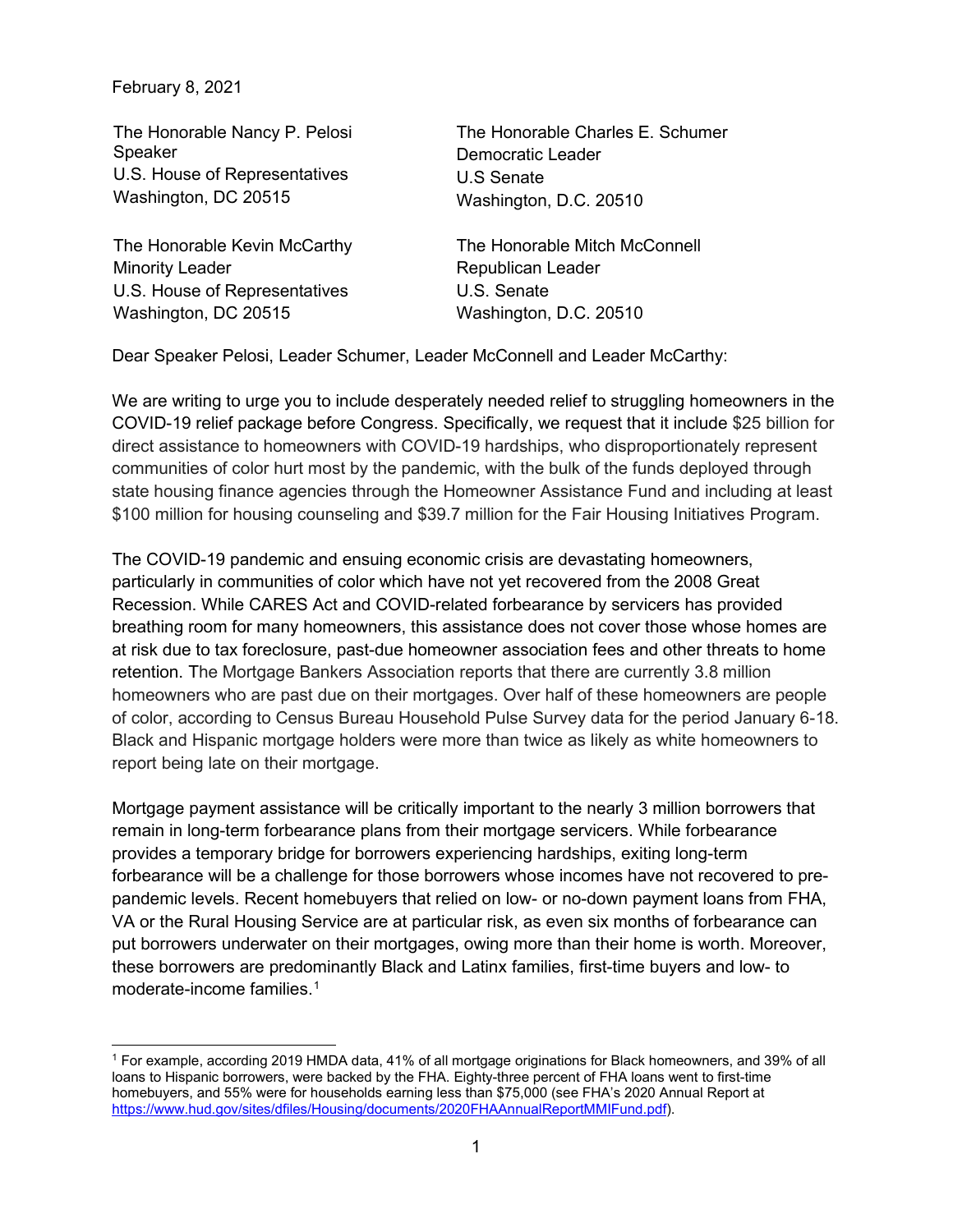The Homeowner Assistance Fund, modeled on the Hardest Hit Fund created a decade ago, would enable state housing finance agencies to help homeowners with COVID-19 hardships, including providing direct assistance with mortgage payments, helping people get into affordable loan modifications, and assisting with utility payments, property tax and insurance payments, home owner association dues and other support to prevent the loss of home equity, mortgage delinquency, default, foreclosure, or loss of utility services. The Black homeownership rate today is as low as it was in 1968 when the Fair Housing Act was passed. We cannot begin to tackle the racial homeownership and wealth gaps if we do not take steps to prevent a wave of COVID-induced foreclosures and loss of home equity.

We also support additional funding for HUD-approved housing counseling agencies and legal assistance, as they both play essential roles in helping homeowners avoid foreclosure. HUDapproved housing counseling agencies play a critical role in ensuring homeowners get the individualized help and relief they need to stay in their homes, including through effective communication with their servicer and addressing credit and financial challenges as a result of the pandemic. As noted above, funding for Qualified Fair Housing Organizations and Qualified Fair Housing Enforcement Organizations must be prioritized. Fair housing groups are experiencing an uptick in cases since the onset of the pandemic, and additional funding would further protect vulnerable households experiencing housing-related dislocations

A critical lesson of the Great Recession is that the communities most impacted need targeted, early intervention. Acting now to include these key provisions in the pending COVID-19 relief package will help stem what could be a damaging housing crisis in the U.S. concentrated in lowincome communities and communities of color.

Sincerely,

## **National Organizations**

American Bankers Association Americans for Financial Reform Center for Community Progress Center for Responsible Lending Community Home Lenders Association Community Housing Capital Consumer Action Consumer Credit and Budget Counseling, Inc d/b/a National Foundation for Debt Management Consumer Federation of America Credit Card Management Services, Inc. Enterprise Community Partners Faith and Community Empowerment (FACE) Faith in Action Framework Homeownership Granite Housing Strategies, LLC Guild Mortgage Habitat for Humanity International Hogar Hispano, Inc.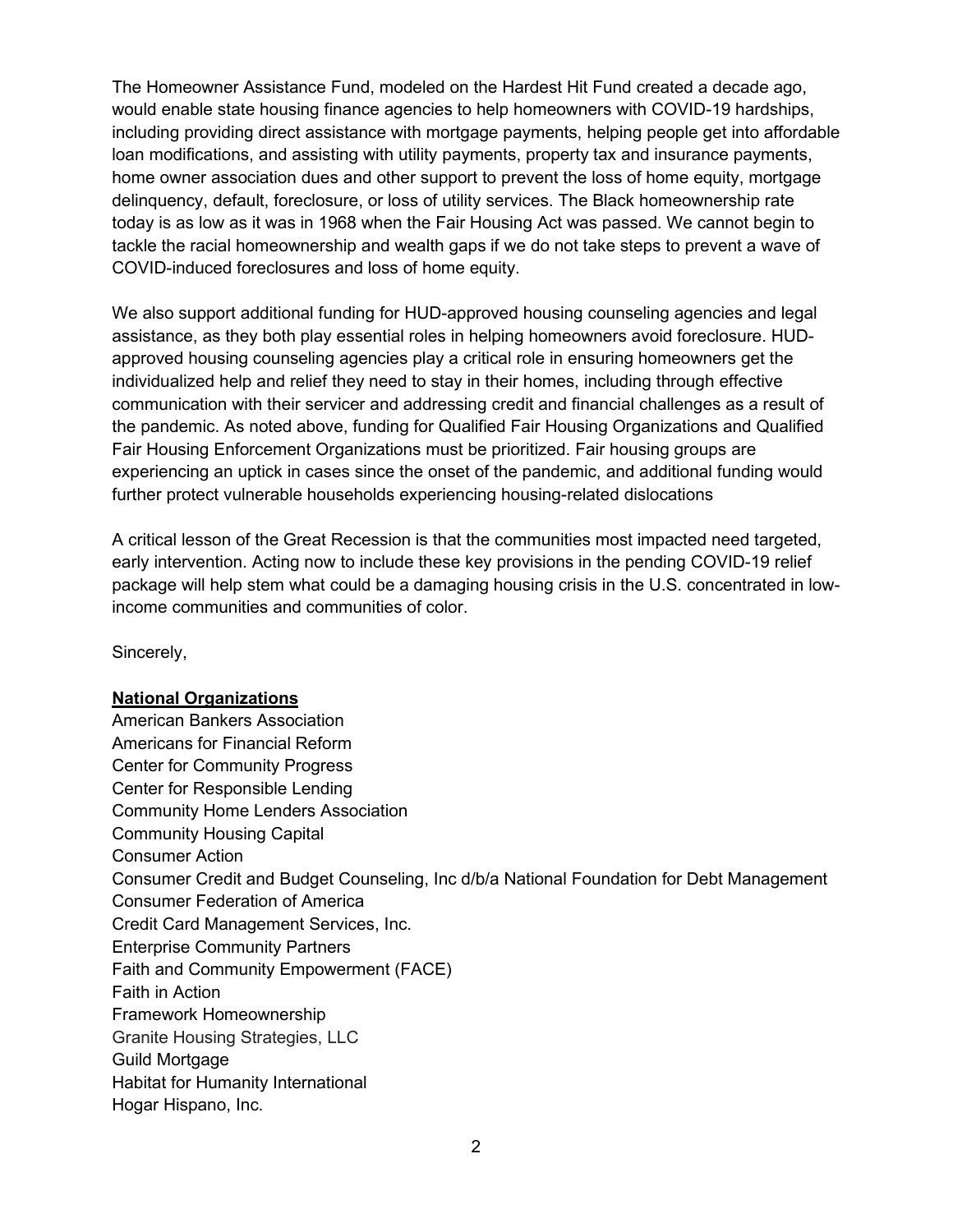HomeFree-USA Homeownership Alliance Housing Assistance Council Housing Partnership Network Housing Policy Council Local Initiatives Support Corporation (LISC) Low Income Investment Fund Money Management International Mortgage Bankers Association **NAACP** NAACP Legal Defense and Educational Fund, Inc. (LDF) National Asian American Coalition National Association of Affordable Housing Lenders National Association of Consumer Advocates National Association of Home Builders National Association of REALTORS® National Association of Hispanic Real Estate Professionals National Association of Real Estate Brokers National Association of Local Housing Finance Agencies National Coalition for Asian Pacific American Community Development National Community Reinvestment Coalition (NCRC) National Community Renaissance National Community Stabilization Trust National Consumer Law Center (on behalf of its low-income clients) National Council of State Housing Agencies National Disaster Interfaith Network National Fair Housing Alliance National Foundation for Credit Counseling National Housing Conference National Housing Law Project National Housing Resource Center National Leased Housing Association National NeighborWorks Association National Organization for Women National Urban League National Women's Law Center Navicore Solutions Prosperity Now Public Counsel Real Estate Services Providers Council, Inc. (RESPRO) Rural Community Assistance Corporation SKA Marin The Elevated Studio The Leadership Conference on Civil and Human Rights U.S. Mortgage Insurers UnidosUS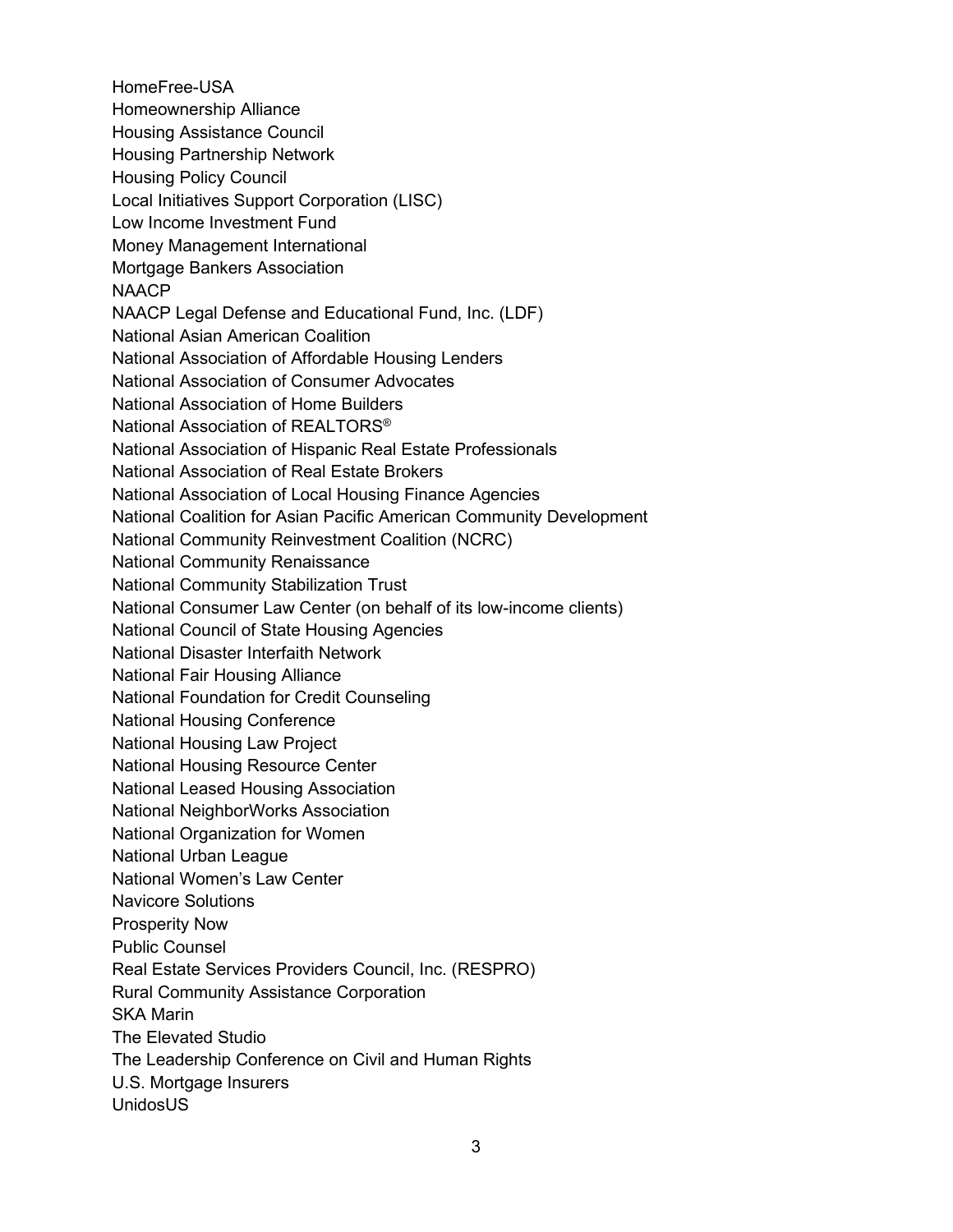## **State Organizations**

Arkansas Community Organizations Center for Fair Housing, Inc (AL) Fair Housing Center of Northern Alabama Mission Possible Community Services, Inc. (AL) Mississippi County, Arkansas, Economic Opportunity Commission, Inc. Southern Bancorp Community Partners (AR) Administration of Resources and Choices (AZ) Chicanos Por La Causa Housing Counseling Services (AZ) Comite de Bien Estar (AZ) Family Housing Resources (AZ) Housing American Corp (AZ) Housing Solutions of Northern Arizona, Inc. Southwest Fair Housing Council (AZ) Take Charge America, Inc. (AZ) The Dunbar Coalition, Inc. (AZ) Trellis (AZ) Western Arizona Council of Governments California Reinvestment Coalition Community Housing Council (CA) Community Housing Development Corporation (CA) CSA San Diego County Eden Council for Hope & Opportunity (ECHO Housing) (CA) Fair Housing Advocates of Northern California Fair Housing Council of Orange County (CA) Fair Housing Council of Riverside County, Inc. (CA) Greater Napa Valley Fair Housing Center (CA) Haven Neighborhood Services (CA) Housing Equality Law Project (HELP) (CA) Institute on Aging (CA) New Economics for Women (CA) Project Sentinel (CA) Public Law Center (CA) Self-Help Enterprises (CA) Springboard Nonprofit d/b/a Credit.org (CA) Ubuntu Institute of Learning (CA) Ventura County Community Development Corporation (CA) Colorado Coalition for the Homeless Colorado Latino Leadership, Advocacy, & Research Organization (CLLARO) Denver Metro Fair Housing Center Diversity Dynamics Consulting (CO) LaMedichi (CO) Mile High Connects (CO) NeighborWorks Southern Colorado Wheeler Advisory Group LLC (CO)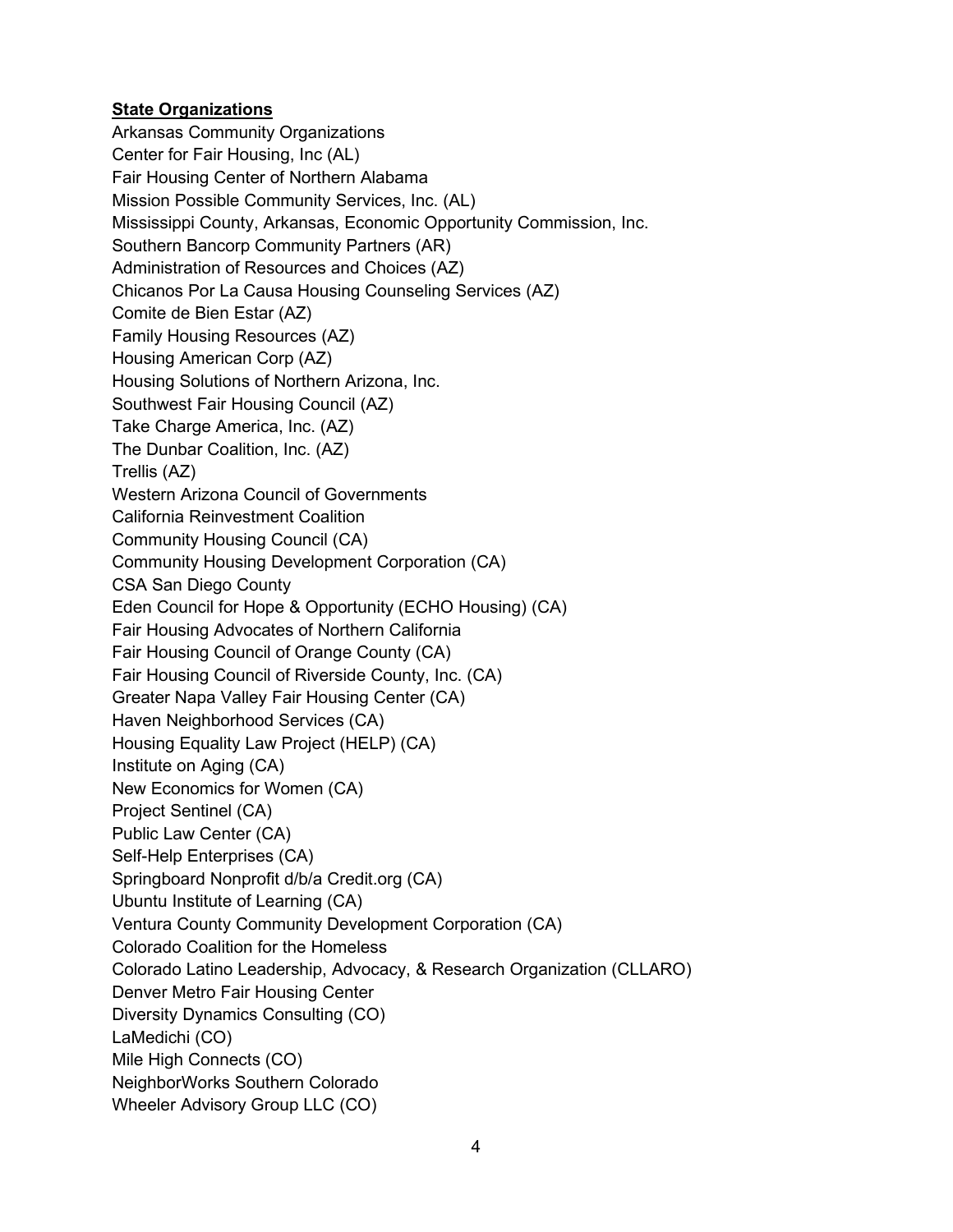Young Invincibles (CO) Connecticut Fair Housing Center Haven Neighborhood Services (CT) Central American Resource Center (DC) Equal Rights Center (DC) NCALL (DE) Neighborhood House Inc (DE) Affordable Homeownership Foundation, Inc. (FL) CBO Support Network (FL) Comprehensive Housing Resources (FL) Consolidated Credit Solutions, Inc. (FL) Credit Card Management Services, Inc. (FL) Debthelper.com (FL) Florida Alliance of Community Development Corporations, Inc. Florida Housing Counselor Network Graceful Solutions, Inc. (FL) H.E.L.P. Community Development Corp. (FL) Housing and Neighborhood Development Services of Central Florida, Inc. (HANDS) Housing Counseling Consultant (FL) Housing Development Corporation of SW Florida, Inc., d/b/a HELP Housing Opportunities Project for Excellence, Inc. (FL) Jacksonville Area Legal Aid, Inc. (FL) Solita's House, Inc. (FL) St. Johns Housing Partnership, Inc. (FL) St. Petersburg Neighborhood Housing Services, Inc dba Neighborhood Home Solutions (FL) Step Up Suncoast, inc. (FL) Tampa Bay Community Development Corporation Wealth Watchers Inc. (FL) Atlanta Neighborhood Development Partnership Catholic Charities Atlanta GS Community Ventures (GA) JCVision and Associates, Inc. (GA) Metro Fair Housing Services, Inc. (GA) Morningstar Urban Development Inc (GA) New Georgia Project Savannah-Chatham County Fair Housing Council, Inc. (GA) Totally Free Inc (GA) Hale Mahaolu (HI) Hawaiian Community Assets, Inc. Coasap (IA) Intermountain Fair Housing Council, Inc. (ID) Access Living of Metropolitan Chicago AGORA Community Services (IL) Brighton Park Neighborhood Council (IL) Center for Changing Lives (IL) Chicago Area Fair Housing Alliance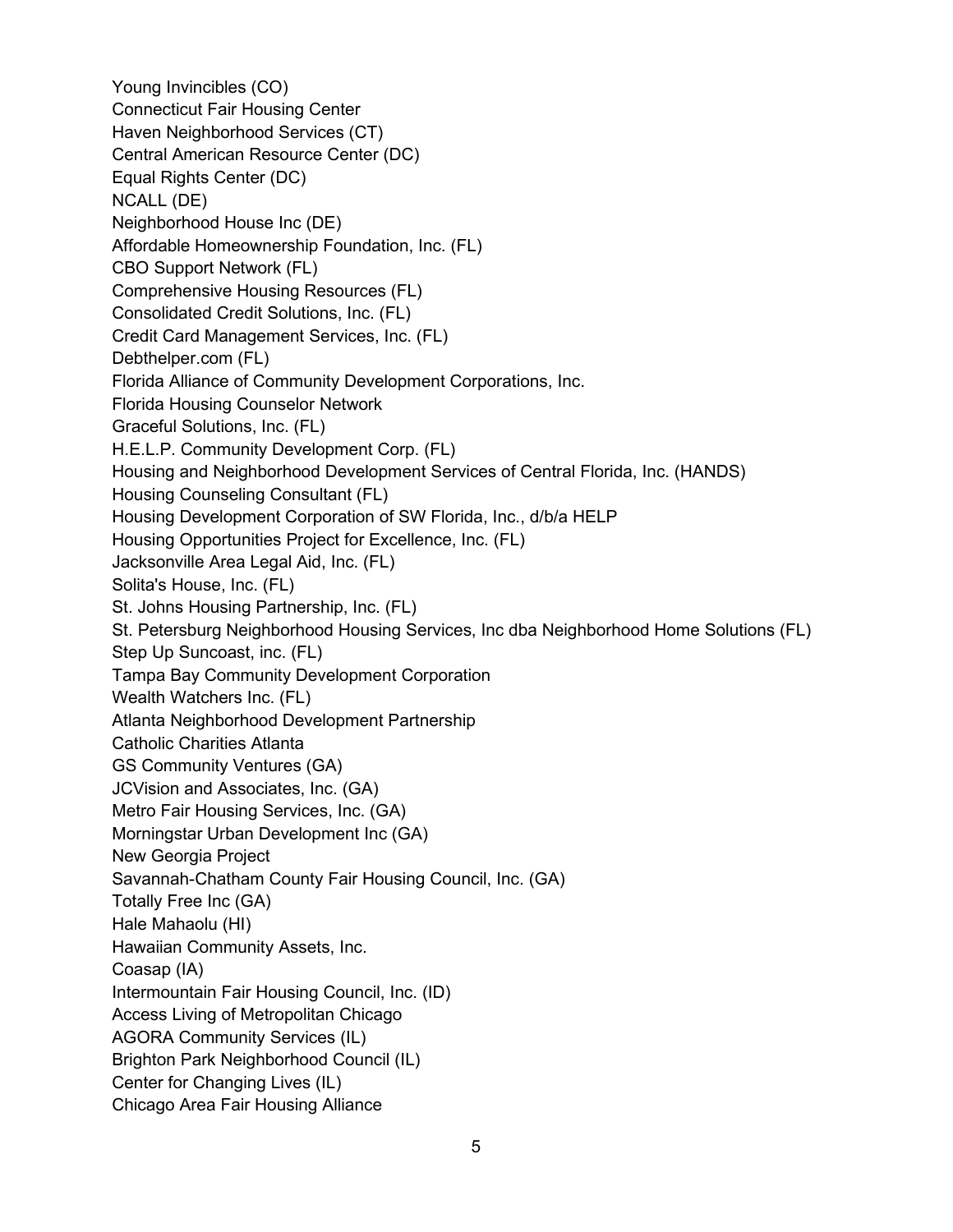Chicago Lawyers' Committee for Civil Rights Housing Action Illinois Housing Choice Partners (IL) Housing Opportunities & Maintenance for the Elderly (H.O.M.E.) (IL) Lake County Housing Authority (IL) Neighborhood Housing Services of Chicago Northside Community Resources - Chicago Northwest Side Housing Center (IL) Open Communities (IL) ReBirth of Greater Roseland (IL) Statewide Independent Living Council (SILC) of Illinois South Suburban Housing Center (IL) Woodstock Institute (IL) Fair Housing Center of Central Indiana, Inc. Habitat for Humanity of Lafayette (IN) HomesteadCS (IN) Catholic Charities of the Diocese of Covington, KY Fahe (KY, Appalachia) Frontier Housing, Inc. (KY) New Directions Housing (KY) REBOUND, Inc. (KY) The Housing Partnership, Inc. (KY) Louisiana Fair Housing Action Center Greater Boston Legal Services, on behalf of its low-income clients Massachusetts Affordable Housing Alliance Massachusetts Communities Action Network Massachusetts Fair Housing Center, Inc. Springfield No One Leaves/Nadie Se Mude (MA) Community Development Network of Maryland Consumer Credit Counseling Service of Maryland and Delaware, Inc. Garwyn Oaks Northwest Housing Resource Center (MD) Housing Options & Planning Enterprises, Inc. (MD) Maryland Consumer Rights Coalition (MD) Neighborhood Housing Services of Baltimore, Inc. (MD) Public Justice Center (MD) Coastal Enterprises, Inc. (ME) Community Concepts Finance Corporation (ME) Penquis CAP (ME) Abayomi Community Development Corporation (MI) Fair Housing Center of Metropolitan Detroit Fair Housing Center of Southwest Michigan Fair Housing Center of West Michigan Habitat for Humanity of Michigan Southwest Economic Solutions (MI) Minnesota Homeownership Center Twin Cities Habitat for Humanity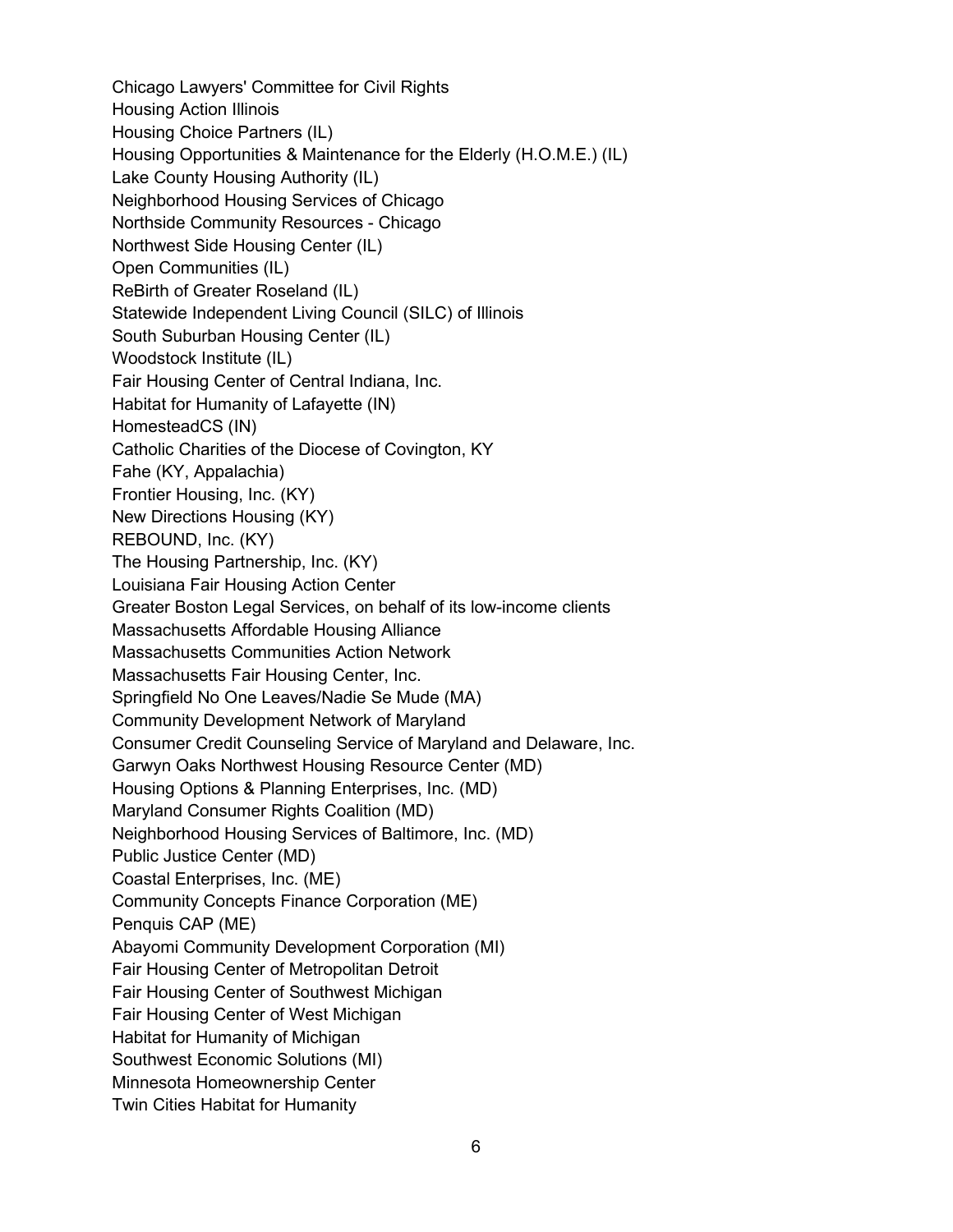Greater Kansas City Housing Information Center (MO) Metro St. Louis Equal Housing and Opportunity Council (MO) NHS of Kansas City, Inc. (MO) The Housing Partnership (MO) Housing Education and Economic Development (MS) Renaissance Community Loan Fund (MS) Voice of Calvary Ministries (MS) Montana Fair Housing, Inc. National Affordable Housing Network (MT) Centre for Homeownership & Economic Development Corporation, Inc. (NC) Charlotte Center for Legal Advocacy Community Link Programs of Travelers Aid Society of Central Carolinas Inc (NC) Family Service of the Piedmont (NC) North Carolina Council of Churches North Carolina Justice Center OnTrack WNC Financial Education & Counseling (NC) Pisgah Legal Services (NC) Reinvestment Partners (NC) High Plains Fair Housing Center (ND) Credit Advisors Foundation (NE) High Plains Community Development Corp. (NE) Affordable Housing Alliance (NJ) Anti-Poverty Network of New Jersey Housing Partnership for Morris County, Inc. (NJ) New Jersey Citizen Action New Jersey Community Capital The Waterfront Project (NJ) Homewise, Inc (NM) New Mexico Center on Law and Poverty Affordable Housing Partnership of the Capital Region (NY) Albany County Rural Housing Alliance, Inc. American Debt Resources, Inc. (NY) Association for Neighborhood and Housing Development (NY) Belmont Housing Resources for WNY, Inc. (NY) Bronx NHS CDC Inc. Brooklyn Bar Association Volunteer Lawyers Project Brooklyn Legal Services Corp. A Brooklyn Neighborhood Services Buffalo Urban League (NY) CAMBA Legal Services Inc (NY) CCCS of Buffalo (NY) Center for Elder Law & Justice (NY) Center for NYC Neighborhoods, Inc. Central Islip Civic Council, Inc. (NY) Chautauqua Home Rehabilitation and Improvement Corporation (NY) Chhaya Community Development Corporation (NY)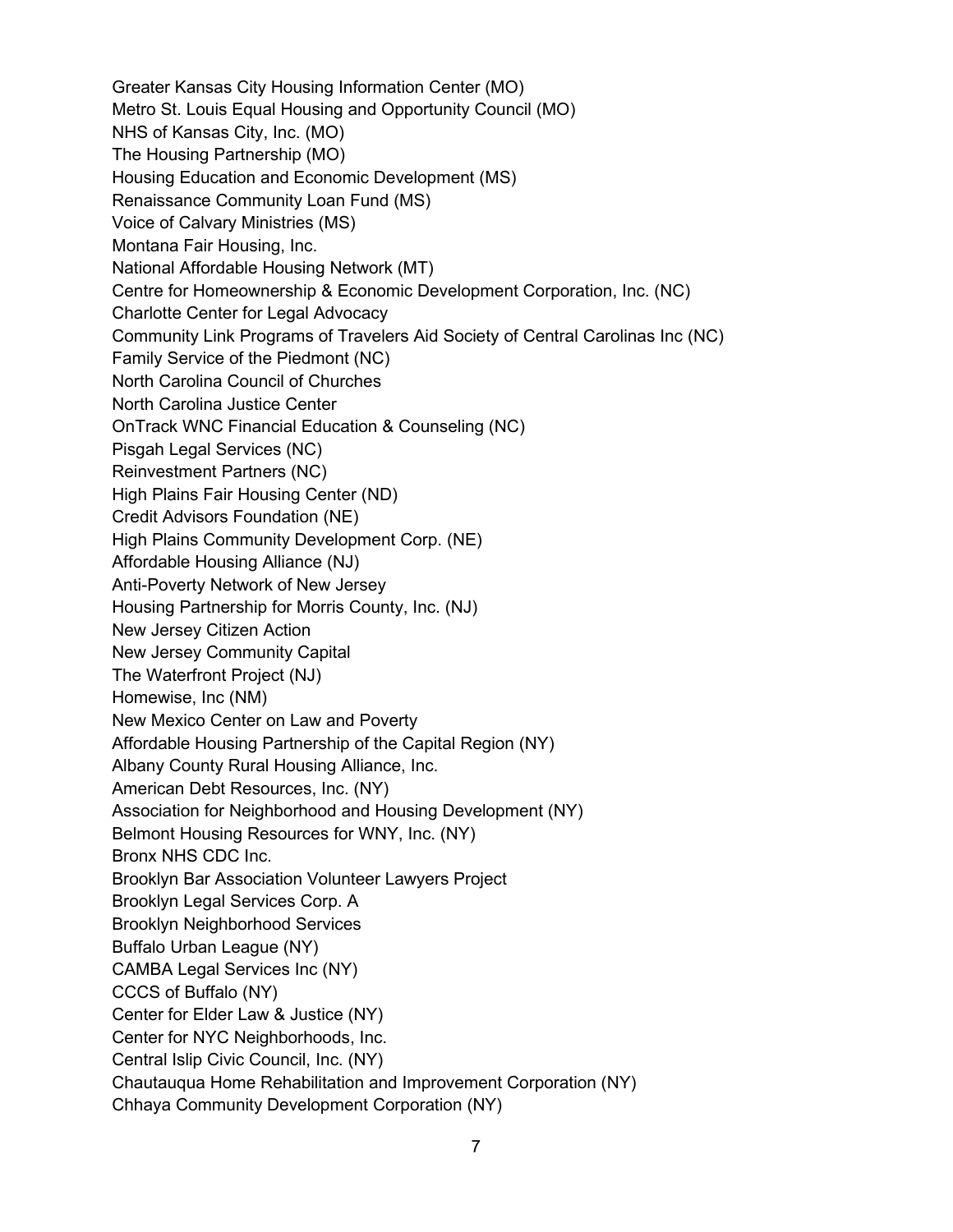Church of Good Deeds (NY) Civic Association of Cypress Hills (NY) CNY Fair Housing, Inc. Coalition for Community Advancement: Progress for East New York Consumer Justice for the Elderly Litigation Clinic, St. John's University School of Law (NY) Cypress Hills Local Development Corporation (NY) DC 37 Municipal Employees Legal Services (NY) Doug Dylla Consulting (NY) Emergency Shelter Network (NY) Empire Justice Center (NY) ERASE Racism (NY) Fair Housing Justice Center Inc (NY) Fifth Avenue Committee (NY) Friends of the North Country, Inc. (NY) Habitat for Humanity New York City Habitat for Humanity of Tompkins and Cortland Counties (NY) House of Good Deeds (NY) Housing and Family Services of Greater New York Housing Assistance Program of Essex County, Inc. (NY) Hudson River Housing, Inc. (NY) Human Development Services of Westchester, Inc. (NY) JASA Legal Services for Elder Justice (NY) Keuka Housing Council, Inc. (NY) Legal Aid Society of Rockland County, Inc. (NY) Long Island Housing Services, Inc. (NY) Margert Community Corporation (NY) Neighborhood Housing Services of Queens CDC (NY) Neighborhood Restore HDFC (NY) Neighbors Helping Neighbors (NY) New York Disaster Interfaith Services (NYDIS) New York Mortgage Coalition New York State Council of Churches New York VOAD (Voluntary Organization Active in Disaster) NHS Brooklyn, CDC, Inc. Northfield Community LDC of Staten Island, Inc. (NY) PathStone Corporation (NY) Putnam County Housing Corporation (NY) Queens Volunteer Lawyers Project, Inc. (NY) Rensselaer County Housing Resources, Inc. (NY) Resurrection Sheepshead Bay (NY) Rockaway Development & Revitalization Corporation (NY) RUPCO, Inc. (NY) Safeguard Credit Counseling Services, Inc. (NY) Strycker's Bay Neighborhood Council (NY) Supportive Housing Network of NY The Bronx Neighborhood Housing Services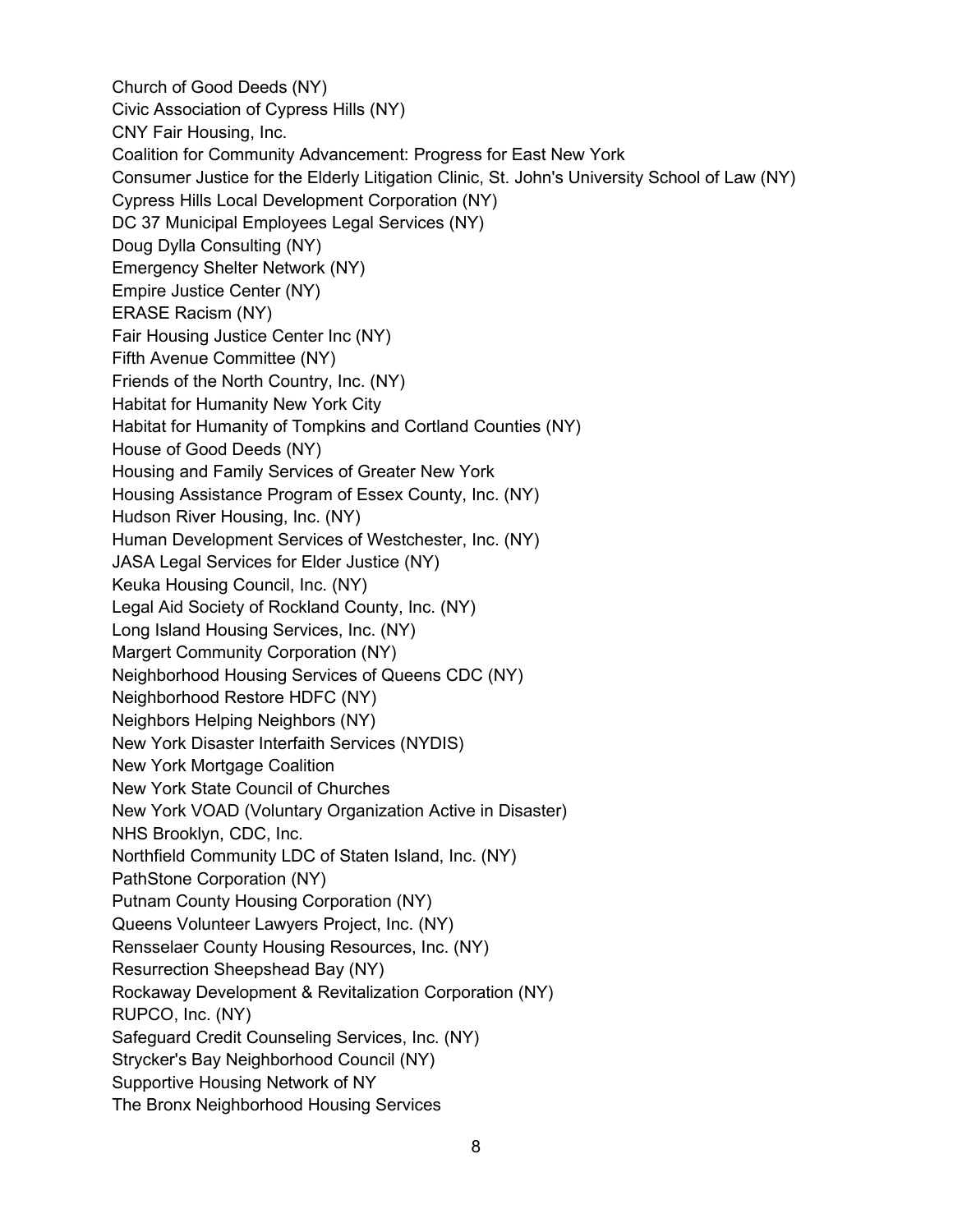The Housing Council at PathStone (NY) The Legal Project (NY) Troy Rehabilitation and Improvement Program, Inc. (NY) United Community Center of Westchester (NY) Waterfront Alliance (NY) Westchester Residential Opportunities, Inc. (NY) Western New York Law Center, Inc. Workplace Project (NY) CHN Housing Partners (OH) Community Housing Solutions (OH) Fair Housing Advocates Association (OH) Fair Housing Center for Rights & Research (OH) Fair Housing Contact Service, Inc. (OH) Fair Housing Resource Center, Inc. (OH) Home Repair Resource Center (OH) Homes on the Hill CDC (OH) Housing Opportunities Made Equal of Greater Cincinnati Legal Aid Society of Southwest Ohio Miami Valley Community Action Partnership (OH) Miami Valley Fair Housing Center, Inc. (OH) DevNW (OR) Fair Housing Council of Oregon Proud Ground (OR) Affordable Housing Centers of Pennsylvania Community Legal Services of Philadelphia Esperanza (PA) Fair Housing Rights Center In Southeastern Pennsylvania Housing Opportunities of Beaver County (PA) Nueva Esperanza, Inc. (PA) Pennsylvania Council of Churches Philadelphia Unemployment Project Southwest Community Development Corporation Foreclosure Prevention Legal Aid Clinic, University of Puerto Rico Law School Instituto de Educación Practica-PR Bar Association (Puerto Rico) Solo Por Hoy (Puerto Rico) GROW South Dakota Urban League - Tallahassee (TN) Residential Resources, Inc. (TN) Cooperative Processing Resources (TX) Greater Houston Fair Housing Center, Inc. Housing Opportunities of Fort Worth, Inc. North Texas Fair Housing Center Rockland Housing Action Coalition, Inc. (TX) SouthFair Community Development Corporation (TX) Texas Appleseed Helping Overcome Poverty's Existence, Inc. (HOPE) (VA)